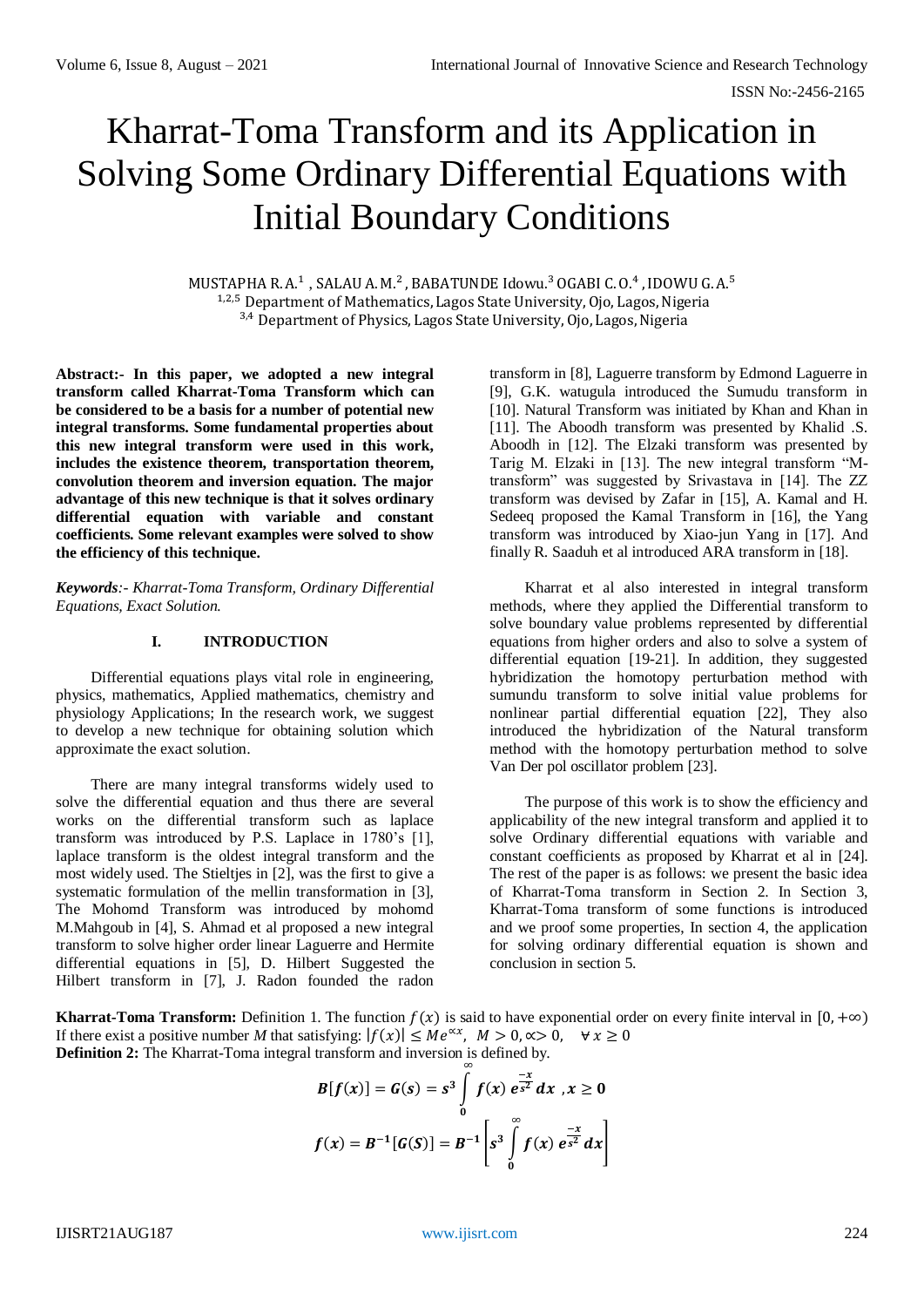The *B* integral transform states that, if  $f(x)$  is piecewise continuous on [0, +∞) and has exponential order. The  $B^{-1}$  will be the inverse of the  $B$  integral transform.

**Theorem 1: [Sufficient Condition for Existence of a Kharrat-Toma Transform]:** The Kharrat-Toma transform  $B[f(x)]$  exists if it has exponential order and  $\int_0^b |f(x)|$  $\int_0^b |f(x)| dx$  exists for any  $b > 0$ . **Proof:**

$$
s^{3} \int_{0}^{\infty} |f(x) e^{\frac{-x}{s^{2}}} | dx = s^{3} \int_{0}^{n} |f(x) e^{\frac{-x}{s^{2}}} | dx + s^{3} \int_{n}^{\infty} |f(x) e^{\frac{-x}{s^{2}}} | dx
$$
  

$$
\leq s^{3} \int_{0}^{n} |f(x) | dx + s^{3} \int_{0}^{\infty} |f(x) | e^{\frac{-x}{s^{2}}} dx
$$
  

$$
\leq s^{3} \int_{0}^{n} |f(x) | dx + Ms^{3} \int_{0}^{\infty} e^{\alpha x} e^{\frac{-x}{s^{2}}} dx
$$

$$
= s^3 \int_{0}^{n} |f(x)| dx + Ms^3 \int_{0}^{\infty} e^{-\left(\frac{1}{s^2} - \alpha\right)x} dx
$$

$$
= s^3 \int_0^n |f(x)| dx + \frac{Ms^3}{-\left(\frac{1}{s^2} - \alpha\right)} \lim_{B \to \infty} \left[ e^{-\left(\frac{1}{s^2} - \alpha\right)x} \right]_0^n; \frac{1}{s^2} > \alpha
$$
  

$$
= s^3 \int_0^n |f(x)| dx + \frac{Ms^3}{\frac{1}{s^2} - \alpha}
$$

The first integral exists, and the second term is finite for  $\frac{1}{s^2} > \alpha$ , so the integral  $s^3 \int_0^\infty f(x) e^{-\frac{1}{s^2}}$  $\int_0^{\infty} f(x) e^{-x^2} dx$  converges absolutely and the Kharrat-Toma  $\mathbf{B}[f(x)]$  exists.

**Kharrat-Toma Transform of Some Functions:** In this section we find Kharrat-Toma transform of some functions;

$$
f(x) = 1 \xrightarrow{\frac{B}{B^{-1}}} G(s) = s^5 \tag{1}
$$

$$
f(x) = x^n \xrightarrow[k=1]{B} G(s) = s^{2n+5} \cdot n! \tag{2}
$$

$$
f(x) = \sin(kx) \frac{B}{\frac{B}{B^{-1}}} G(s) = \frac{ks^7}{1 + k^2 s^4}
$$
 (3)

$$
f(x) = cos(kx) \xrightarrow[\frac{B}{B^{-1}}]{} G(s) = \frac{s^5}{1 + k^2 s^4}
$$
 (4)

$$
f(x) = sinh(kx) \xrightarrow[{}^{B}]{B} G(s) = \frac{ks^{7}}{1 - k^{2}s^{4}}
$$
 (5)

$$
f(x) = \cosh(kx) \xrightarrow[k]{B} G(s) = \frac{s^5}{1 - k^2 s^4}
$$
 (6)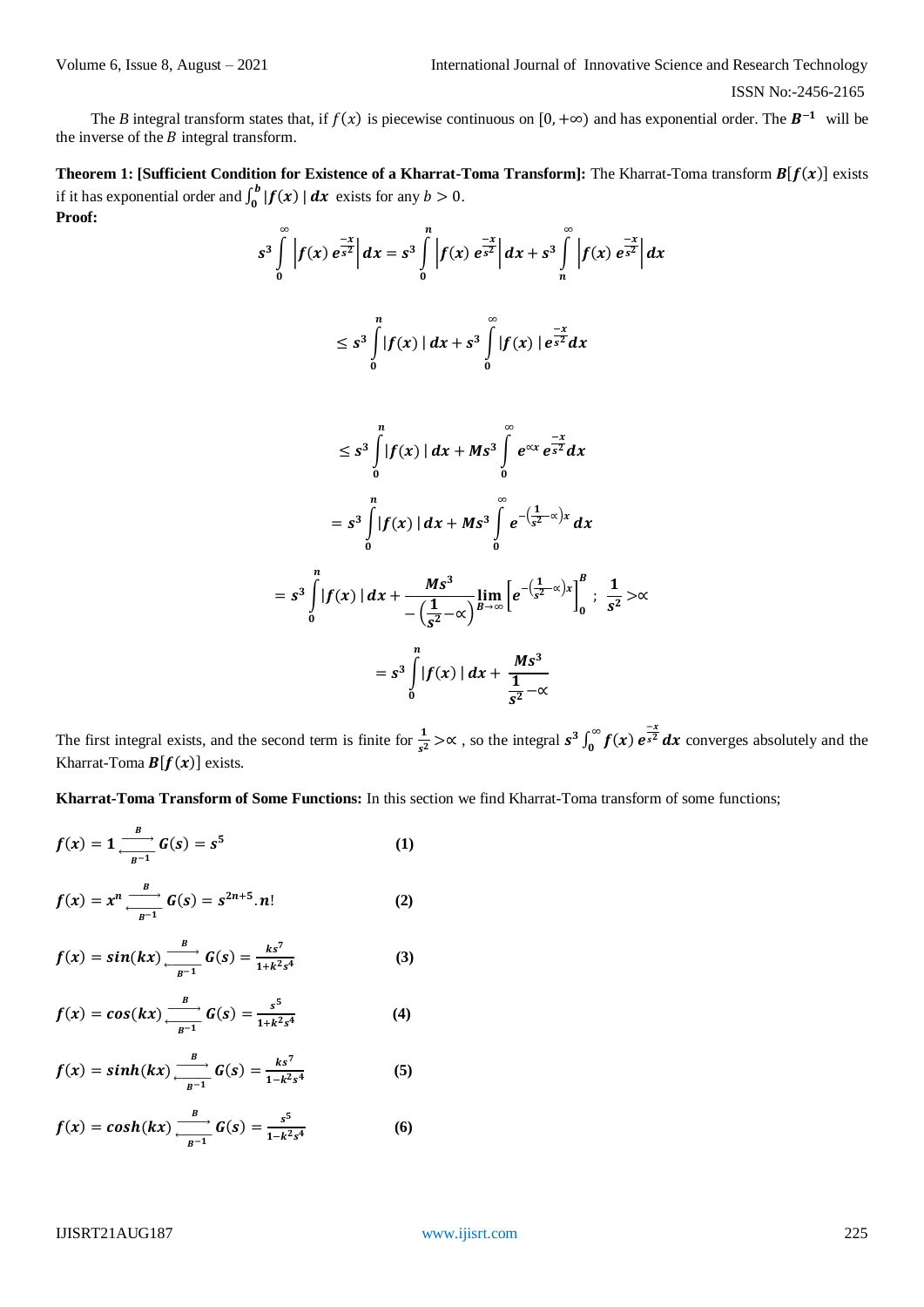**Proof:**

$$
B[1] = s3 \int_0^{\infty} e^{\frac{-x}{s^2}} dx = -s5 \lim_{B \to \infty} \left[ e^{\frac{-x}{s^2}} \right]_0^B = s5
$$
  
Where  
(1)

 $B[x^n] = s^3 \int_0^\infty x^n e^{\frac{-x}{s^2}}$  $\int_0^\infty x^n e^{\frac{-x}{s^2}} dx$  $u = x^n \Rightarrow du = nx^{n-1}dx$  $dv = e^{\frac{-x}{s^2}}$  $\frac{-x}{s^2}dx \Rightarrow v = -s^2 e^{\frac{-x}{s^2}}$  $s^2$ 

**(2)**

Then we get,  
\n
$$
B[x^n] = s^3 \left[ -s^2 x^n e^{\frac{-x}{s^2}} \Big|_0^{\infty} + n s^2 \int_0^{\infty} x^{n-1} e^{\frac{-x}{s^2}} dx \right]
$$
\n
$$
= n s^5 \int_0^{\infty} x^{n-1} e^{\frac{-x}{s^2}} dx
$$
\n
$$
u = x^{n-1} \Rightarrow du = (n-1) x^{n-2} dx
$$
\n
$$
dv = e^{\frac{-x}{s^2}} dx \Rightarrow v = -s^2 e^{\frac{-x}{s^2}}
$$

Yields

$$
B[x^n] = ns^5 \left[ -s^2 x^{n-1} e^{\frac{-x}{s^2}} \Big|_0^{\infty} + (n - 1)s^2 \int_0^{\infty} x^{n-2} e^{\frac{-x}{s^2}} dx \right]
$$
  
=  $n(n - 1)s^7 \int_0^{\infty} x^{n-2} e^{\frac{-x}{s^2}} dx = \dots =$ 

 $s^{2n+5}$ .  $n!$ 

 **Where** 

**(3)** 

(3)  
\n
$$
B[sin(kx)] = s^3 \int_0^{\infty} sin(kx) e^{-x^2} dx
$$
\n
$$
u = sin(kx) \Rightarrow du = kcos(kx) dx
$$
\n
$$
dv = e^{-x^2} dx \Rightarrow v = -s^2 e^{-x^2}
$$

Then we get,

$$
B[\sin(kx)] = s^3 \left[ -s^2 \sin(kx) e^{\frac{-x}{s^2}} \right]_0^{\infty} +
$$
  
\n
$$
k s^2 \int_0^{\infty} \cos(kx) e^{\frac{-x}{s^2}} dx
$$
  
\n
$$
= k s^5 \int_0^{\infty} \cos(kx) e^{\frac{-x}{s^2}} dx ; s^2 > 0
$$
  
\n
$$
u = \cos(kx) \Rightarrow du = -k \sin(kx) dx
$$
  
\n
$$
dv = e^{\frac{-x}{s^2}} dx \Rightarrow v = -s^2 e^{\frac{-x}{s^2}}
$$

 $s^2$ 

Yields

$$
B[\sin(kx)] = k s^5 \left[ -s^2 \cos(kx) e^{\frac{-x}{s^2}} \right]_0^{\infty}
$$
  

$$
- k s^2 \int_0^{\infty} \sin(kx) e^{\frac{-x}{s^2}} dx
$$
  

$$
= k s^5 \left[ s^2 - \frac{k}{s} B[\sin(kx)] \right]
$$
  
we get,

Then  $\mathbf{p}[$   $(t_1, t_2, t_3)$ 

$$
B[sin(kx)] = \frac{1}{1+k^2s^4}
$$

**(4)**

**Proof in the same way as in (3)**

$$
B[\sinh(kx)] = s^3 \int_0^\infty \sinh(kx) e^{\frac{-x}{s^2}} dx
$$
  
\n
$$
u = \sinh(kx) \Rightarrow du = k \cosh(kx) dx
$$
  
\n
$$
dv = e^{\frac{-x}{s^2}} dx \Rightarrow v = -s^2 e^{\frac{-x}{s^2}}
$$

Then we get,

$$
B[\sinh(kx)] = s^3 \left[ -s^2 \sinh(kx) e^{\frac{-x}{s^2}} \right]_0^{\infty} +
$$
  
\n
$$
ks^2 \int_0^{\infty} \cosh(kx) e^{\frac{-x}{s^2}} dx
$$
  
\n
$$
= ks^5 \int_0^{\infty} \cosh(kx) e^{\frac{-x}{s^2}} dx ; s^2 > 0
$$
  
\n(5)  
\n
$$
u = \cosh(kx) \Rightarrow du = k \sinh(kx) dx
$$
  
\n
$$
dv = e^{\frac{-x}{s^2}} dx \Rightarrow v = -s^2 e^{\frac{-x}{s^2}}
$$

 $s^2$ 

Yields

$$
B[\sinh(kx)] = k s^5 \left[ -s^2 \cosh(kx) e^{\frac{-x}{s^2}} \right]_0^{\infty}
$$
  
+  $k s^2 \int_0^{\infty} \sinh(kx) e^{\frac{-x}{s^2}} dx$   
=  $k s^5 \left[ s^2 + \frac{k}{s} B[\sinh(kx)] \right]$   
Then we get,

 $B[\sinh(kx)] = \frac{k s^7}{1 - k^2}$  $\frac{1-k^2s^4}{1-k^2s^4}$ (6) Proof the same way as in (5)

**Theorem 2:**

Let  $B[f_1(x)] = G_1(s), ..., B[f_n(x)] = G_n(s)$  and the **constant**  $c_1...c_n$  then

$$
B\left[\sum_{i=1}^{n_i} c_i f_i(x)\right] = \sum_{i=1}^{n} c_i B\left[f_i(x)\right]
$$

**Proof:**

 $s^2 > 0$ 

$$
B\left[\sum_{i=1}^{n} c_{i} f_{i}(x)\right] = s^{3} \int_{0}^{\infty} \sum_{i=1}^{n} c_{i} f_{i}(x) e^{\frac{-x}{s^{2}}} dx
$$
  

$$
= \sum_{i=1}^{n} c_{i} \left(s^{3} \int_{0}^{\infty} f_{i}(x) e^{\frac{-x}{s^{2}}} dx\right)
$$
  

$$
= \sum_{i=1}^{n} c_{i} B[f_{i}(x)]
$$

Translation Property, First Shifting Property, Convolution Theorem, Kharrat-Toma Transform of  $x^n f(x)$ ;  $n \ge 1$ , Kharrat-Toma Transform of Derivatives was exhaustively proved in [24].

**Application:** In this section, we introduce the methodology of application of Kharrat-Toma transform for solving initial value problem. This new integral transform can be used as an effective tool for solving ordinary differential equations with initial conditions, we also compared the result of Kharrat-Toma transform with the traditional way of solving ordinary differential equations(Exact solution). We considered some examples to show the use and efficiency of this integral transform.

## **Example 1:**

We consider the initial value problem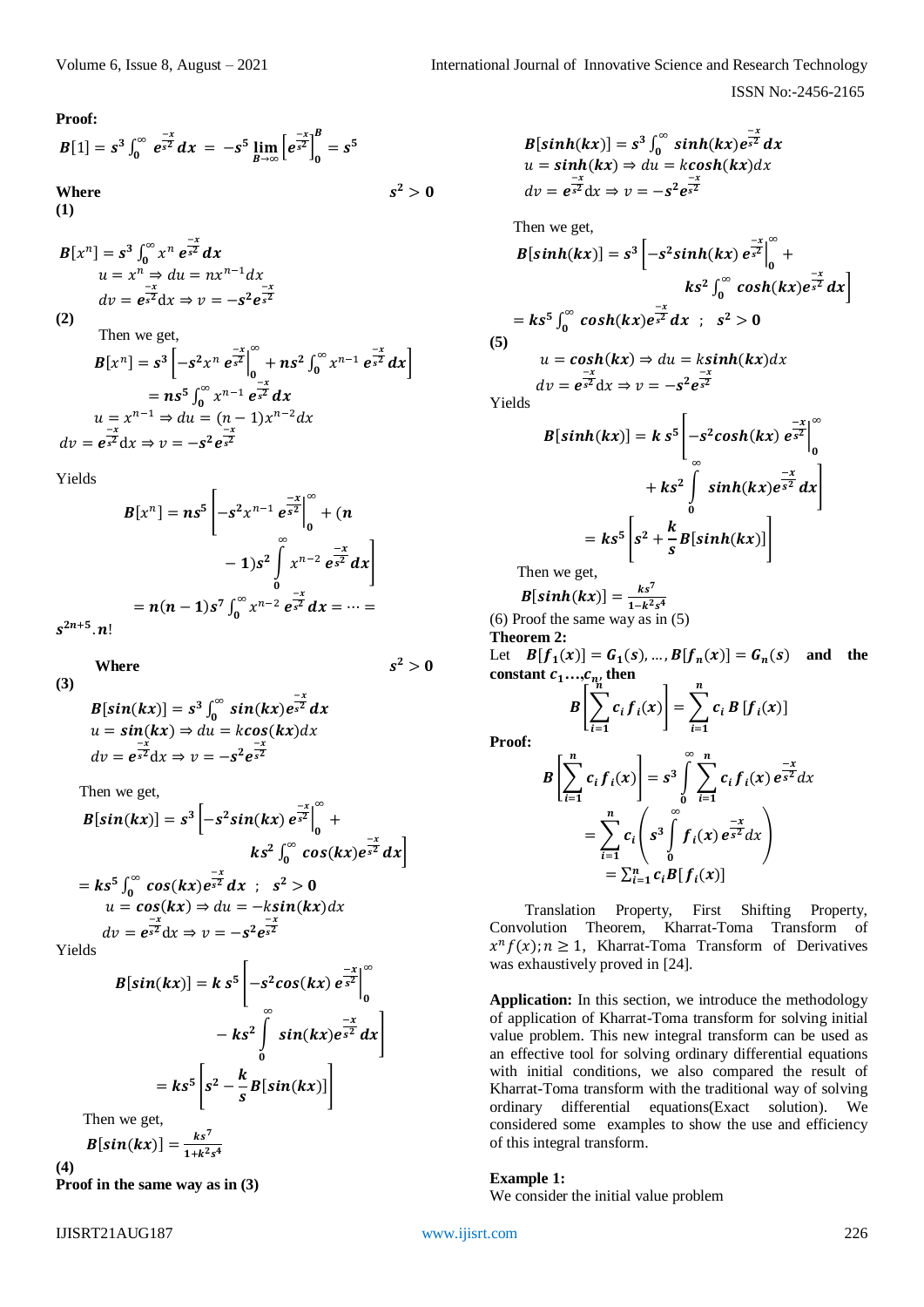ISSN No:-2456-2165

$$
\begin{cases} y' = 2y + 3 \\ y(0) = 1 \end{cases}
$$

Using analytical approach (Exact solution), By using integrating factor(IF)  $e^{\int f(x)dx}$  $y'(x) + f(x)y(x) = g(x)$  $e^{\int -2 dx} = e^{-2x}$  $e^{-2x}y'(x) - 2e^{-2x}y(x) = 3e^{-2x}$  $\boldsymbol{d}$  $\frac{a}{dx}e^{-2x}y = 3e^{-2x}$  $\int \frac{d}{dx}$  $\frac{a}{dx}e^{-2x}y = \int 3e^{-2x} dx$  $e^{-2x}y(x) = -\frac{3}{2}$  $\frac{3}{2}e^{-2x} + c$  $y = 1$  When  $x = 0$  $1(1) = -\frac{3}{2} + c$ 2  $c=\frac{5}{3}$ 2  $\therefore$  y(x) =  $\frac{5}{3}$  $\frac{5}{2}e^{2x}-\frac{3}{2}$ 2

Using Kharrat-Toma for example 1,  $y' = 2y + 3$  $y' - 2y = 3$  $B[y' - 2y] = B[3]$  $B[y'] - 2B[y] = B[3]$ 

Applying the kharrat-Toma transform on (1), we get

$$
\frac{1}{s^2}G(S) - s^3y(0) - 2G(s) = 3s^5
$$
  

$$
\frac{1}{s^2}G(S) - s^3 - 2G(s) = 3s^5
$$
  

$$
G(S) \left[\frac{1}{s^2} - 2\right] = 3s^5 + s^3
$$
  

$$
G(S) = \frac{3s^7 + s^5}{1 - 2s^2}
$$
  

$$
= \frac{3s^7}{1 - 2s^2} + \frac{s^5}{1 - 2s^2}
$$
  

$$
= \frac{s^5}{1} - \frac{s^5 - 5s^7}{1 - 2s^2} + \frac{s^5}{1 - 2s^2}
$$
  

$$
= -\frac{3}{2}s^5 + \frac{5}{2}\frac{s^5}{(1 - 2s^2)}
$$
  

$$
= B \left[-\frac{3}{2}\right] + B \left[\frac{5}{2}e^{2x}\right]
$$

Applying the inverse Kharrat-Toma transform then the exact solution for the Initial value problem is

$$
y(x) = -\frac{3}{2} + \frac{5}{2} e^{2x}
$$

**Example 2:**  We consider the initial value problem  $\begin{cases} y - 6y \\ y(0) = 1 \end{cases}$  $y' = 6y + 1$ (2)

Using analytical approach (Exact solution), By using integrating factor(IF)  $e^{\int f(x)dx}$  $y'(x) + f(x)y(x) = g(x)$  $e^{\int -6 dx} = e^{-6x}$  $e^{-6x}y'(x) - 6e^{-6x}y(x) = e^{-6x}$ 

$$
I JISRT 21 A UG 187\\
$$

$$
\frac{d}{dx}e^{-6x}y = e^{-6x}
$$
  
\n
$$
\int \frac{d}{dx}e^{-6x}y = \int e^{-6x} dx
$$
  
\n
$$
e^{-6x}y(x) = -\frac{1}{6}e^{-6x} + c
$$
  
\n
$$
y = 1 \text{ When } x = 0
$$
  
\n
$$
1(1) = -\frac{1}{6} + c
$$
  
\n
$$
c = \frac{7}{6}
$$
  
\n
$$
\therefore y(x) = \frac{7}{6}e^{2x} - \frac{1}{6}
$$

Using Kharrat-Toma for example 2,  $y' = 6y + 1$  $y' - 6y = 1$  $B[y' - 6y] = B[1]$  $B[y'] - 6B[y] = B[1]$ 

Applying the kharrat-Toma transform on (1), we get

$$
\frac{1}{s^2}G(S) - s^3y(0) - 6G(s) = s^5
$$
  

$$
\frac{1}{s^2}G(S) - s^3 - 6G(s) = s^5
$$
  

$$
G(S) \left[\frac{1}{s^2} - 6\right] = s^5 + s^3
$$
  

$$
G(S) = \frac{s^7 + s^5}{1 - 6s^2}
$$
  

$$
= \frac{s^7}{1 - 6s^2} + \frac{s^5}{1 - 6s^2}
$$
  

$$
= \frac{s^5}{1 - 6s^2} + \frac{s^5}{1 - 6s^2}
$$
  

$$
= \frac{1}{1 - 6s^2} + \frac{7}{1 - 6s^2}
$$
  

$$
= -\frac{1}{6}s^5 + \frac{7}{6}(1 - 6s^2)
$$
  

$$
= B \left[-\frac{1}{6}\right] + B \left[\frac{7}{6}e^{6x}\right]
$$

Applying the inverse Kharrat-Toma transform then the exact solution for the Initial value problem is

$$
y(x) = -\frac{1}{6} + \frac{7}{6} e^{6x}
$$

# **Example 3:**

We consider the initial value problem  $\mathfrak{f}$  $y' = -3y + 5$  $y(0) = 1$ (2)

Using analytical approach (Exact solution), By using integrating factor(IF)  $e^{\int f(x)dx}$  $y'(x) + f(x)y(x) = g(x)$ 

$$
e^{\int 3dx} = e^{3x}
$$
  
\n
$$
e^{3x}y'(x) + 3e^{3x}y(x) = 5e^{3x}
$$
  
\n
$$
\frac{d}{dx}e^{3x}y = 5e^{3x}
$$
  
\n
$$
\int \frac{d}{dx}e^{3x}y = \int 5e^{3x} dx
$$
  
\n
$$
e^{3x}y(x) = \frac{5}{3}e^{3x} + c
$$
  
\n
$$
y = 1 \text{ When } x = 0
$$
  
\n
$$
1(1) = \frac{5}{3} + c
$$
  
\n
$$
c = -\frac{2}{3}
$$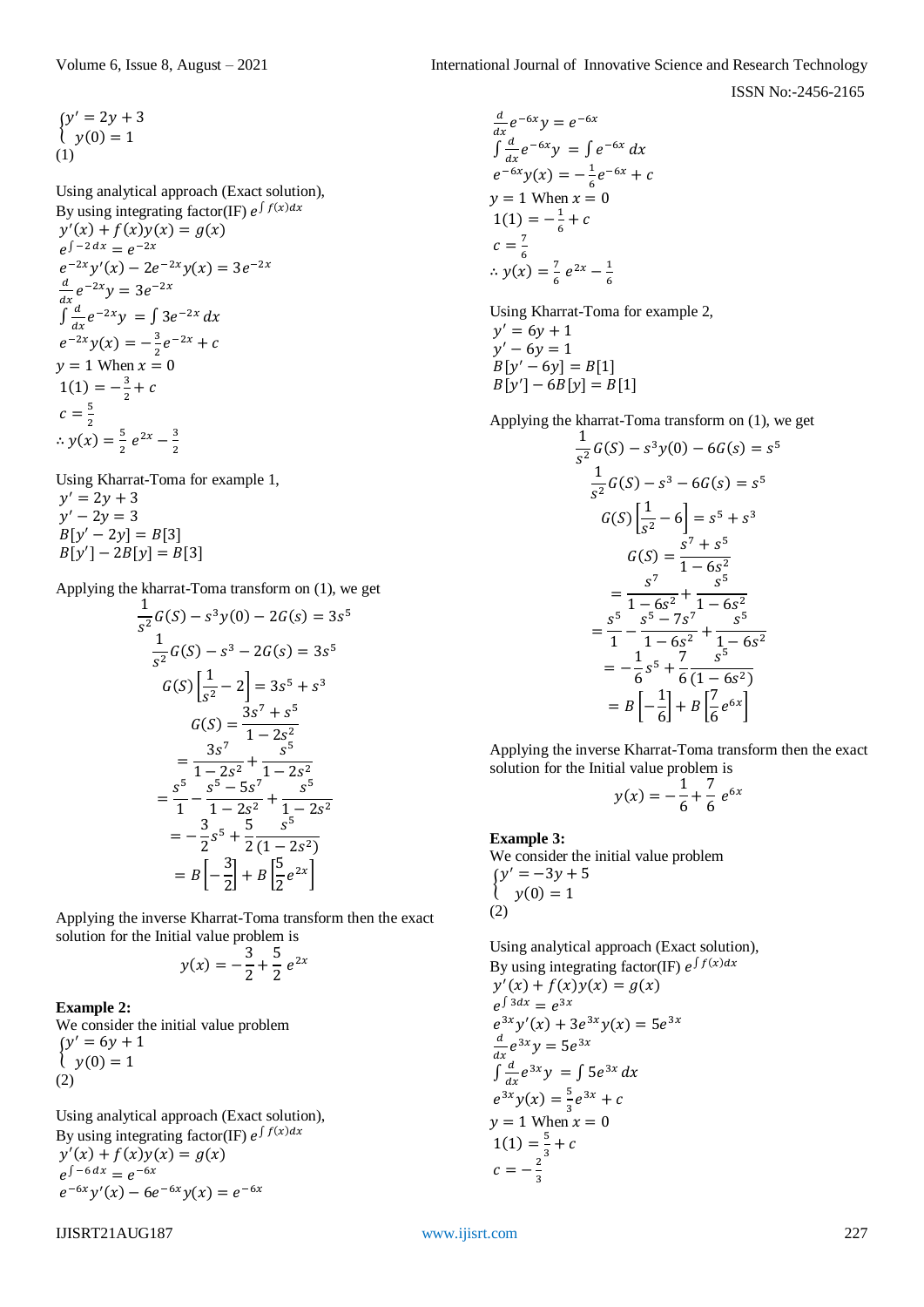Applying the kharrat-Toma transform on (1), we get

$$
\frac{1}{s^2}G(S) - s^3y(0) + 3G(s) = 5s^5
$$
  

$$
\frac{1}{s^2}G(S) - s^3 + 3G(s) = 5s^5
$$
  

$$
G(S) \left[\frac{1}{s^2} + 3\right] = 5s^5 + s^3
$$
  

$$
G(S) = \frac{5s^7 + s^5}{1 + 3s^2}
$$
  

$$
= \frac{5s^7}{1 + 3s^2} + \frac{s^5}{1 + 3s^2}
$$
  

$$
= \frac{s^5}{1} - \frac{s^5 - 2s^7}{1 + 3s^2} + \frac{s^5}{1 + 3s^2}
$$
  

$$
= \frac{5}{3}s^5 - \frac{2}{3}\frac{s^5}{(1 + 3s^2)}
$$
  

$$
= B\left[\frac{5}{3}\right] - B\left[\frac{2}{3}e^{-3x}\right]
$$

Applying the inverse Kharrat-Toma transform then the exact solution for the Initial value problem is

$$
y(x) = \frac{5}{3} - \frac{2}{3} e^{-3x}
$$

### **II. CONCLUSION**

The main aim of this paper is to present some fundamental properties of newly defined integral transform "Kharrat-Toma Transform" as proposed by Kharrat et al in [24] . Convolution theorem is also proved for Kharrat-Toma transform. It provides a new mathematical tool to solve ordinary differential equations of variable and constant coefficients with initial condition. We validated the new integral transform method by giving a sophisticated analytical solution to solve ordinary differential equations.

#### **FUTURE WORK**

We are already improving on the existing method for its ability to solve non-linear differential equations and the existence of it's orthogonality property which was not mentioned by [24]

#### **REFERENCES**

[1]. Laplace, P.S., 1820. ThÂt'eorie Analytique des ProbabilitiÂt'es, Lerch, Paris, 1(2).

ISSN No:-2456-2165

- [2]. Stieltjes, T.S., 1894. Recherches sur les fractions continues, Annales de la Faculte des Sciences de Toulouse, pp: 1-123.
- [3]. Mellin, H., 1896.  $\hat{A}$  1 Uber die fundamentale Wichtgkeit des Satzes von Cauchy f $\hat{A}$  Tur die Theorien der Gammaund der hypergeometrischen funktionen, Acta Soc. Fennicae, 21: 1-115.
- [4]. La Fourier, J., 1822. ThÂt'eorie Analytique de la Chaleur, English Translation by A. Freeman, Dover Publications.
- [5]. Hilbert, D., 1912. GrundzÂ1uge einer allgemeinen Theorie der linearen Integralgeichungen, pp: 75-77.
- [6]. Radon, J., 1917. Â IUber die Bestimmung von Funktionen durch ihre Integralw  $\hat{A}$ larte l $\hat{A}$ langs gewisser manningfaltigkreiten, Ber Verh. Akad. Wiss. Math. - Nat., Leipzig, 69: 262-277.
- [7]. Debnath, L., 1960. On Laguerre transform, Bull. Calcutta Math. Soc., 55: 69-77.
- [8]. Watugula, G.K., 1993. Sumudu transform: a new integral transform to solve differential equations and control engineering problems, International Journal of Mathematical Education in Science and Technology, 24(1): 35-43.
- [9]. Khan Z.H. and W.A. Khan, 2008. Natural transformproperties and applications, NUST Journal of Engineering Sciences, 1: 127-133.
- [10]. Elzaki, T.M., 2011. The new integral transform "Elzaki transform", Global Journal of Pure and Applied Mathematics, 7(1): 57-64.
- [11]. Aboodh, K.S., 2013. The new integral transform "Aboodh Transform" Global Journal of Pure and Applied Mathematics, 9(1): 35-43.
- [12]. Srivastava, H.M., 2015. A new integral transform and its applications, Acta Mathematica Scientia, 35B: 1386-1400.
- [13]. Zafar, Z., 2016. ZZ transform method, International Journal of Advanced Engineering and Global Technology, 04(01).
- [14]. Kamal, A. and H. Sedeeg, 2016. The new integral transform "Kamal Transform" Advances in Theoretical and Applied Mathematics, 11(4): 451-458.
- [15]. Xiao-Jun, Y., 2016. A New Integral Transform Method For Solving Steady Heat-Transfer Problem, Thermal Science, Vol. 20, Suppl., 3: S639-S642.
- [16]. Mohand M.A. Mahgoub, 2017. The new integral transform "Mohand Transform" Advances in Theoretical and Applied Mathematics, 12(2): 113-120.
- [17]. Ahmadi, S.A.P., H., Hosseinzadeh, A.Y.A. Cherati, 2019. New Integral Transform for Solving Higher Order Linear Ordinary Laguerre and Hermite Differential Equations. Int. J. Appl. Comput. Math, Springer 5-142.
- [18]. Saadeh, R., A. Qazza and A. Burgan, 2020. A new Integral Transform: ARA Transform and Its Properties and Applications. Symmetry. MDPI, 12: 935.
- [19]. Kharrat, B.N. and G. Toma, 2019. Differential TransformMethod For Solving Initial Value Problems